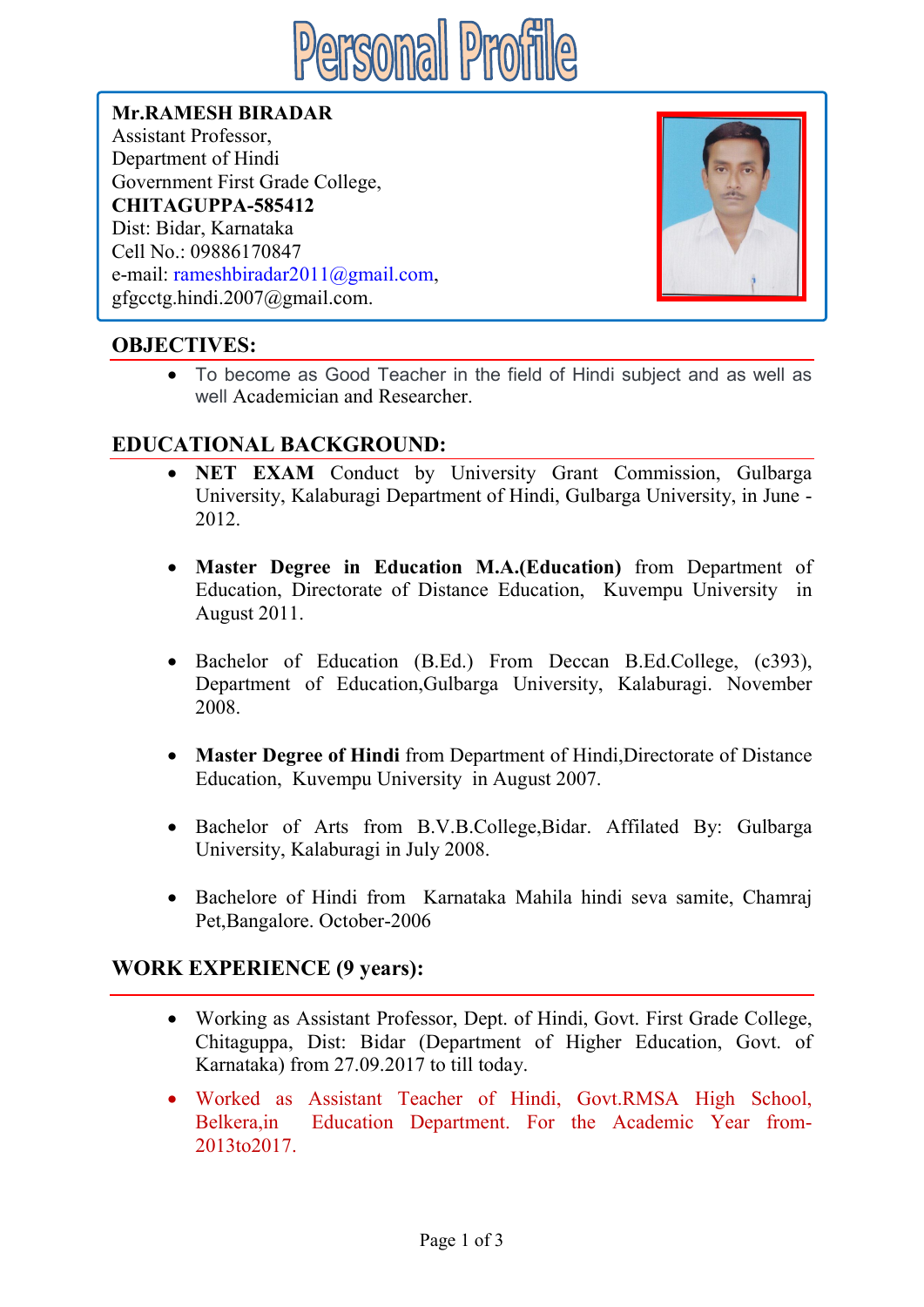• Worked as Assistant Teacher of Hindi, Murarii Residential School Malkhed, Dist : Kalaburagi. Department of KRIES. From academic year 2011 to2013.

#### TRAININGS (07 NOS.):

- 1. Participated in workshop cum training on "Testing and Evaluation and question Item writing in Hindi for Lecturers/Assistant Professors/Reasearch Scholars of South India" Conducted By National Testing Service-India held at Central Institute of Indian Languages, Mysore,  $26<sup>th</sup>$  to  $30<sup>th</sup>$  March 2018.
- 2. Participated in the 87<sup>th</sup> Orientation Programme from 02.07.2018 to 28-08.2018 (28 Days) and obtained Grade "A" organized by UGC-HRDC Osmania University, Hyderabad.-500007.
- 3. Participated in Foundation Training Phase-1 Induction Training Programme organised for Assistant Professors of Hindi held Virtually/Online by Higher Education academy, Dharwad from 23.112020 To 02-12-2020.

### EVENTS ORGANIZED:

1. Organized Hindi Divas Programme on 26-09-2019 at Govt. First Grade College, Chitaguppa.

#### COMMITTEES:

- 1. Working as IQAC-NAAC Co-Co-ordinator, B263 Govt. First Grade College, Chitaguppa for 2019-20 to till date.
- 2. Worked as Member of Admission Committee, Bachelore of Arts Govt. First Grade College, Chitaguppa 2018-19.
- 3. Member of Admission and Time Table committee.

## PARTICIPATED IN WORKSHOPS :

- 1. Participated in One Day work shop, themed on the potic "CBCS Sanrachana yevam Hindi Pathyakram" held under the joint auspicious of Dept.of PG Studies in Hindi. Gulbarga University, Hindi Teacher's GUK. On 20 Sept.2018.
- 2. Participated in National Science Day "Science for people for the Science". Held on 09March2019.